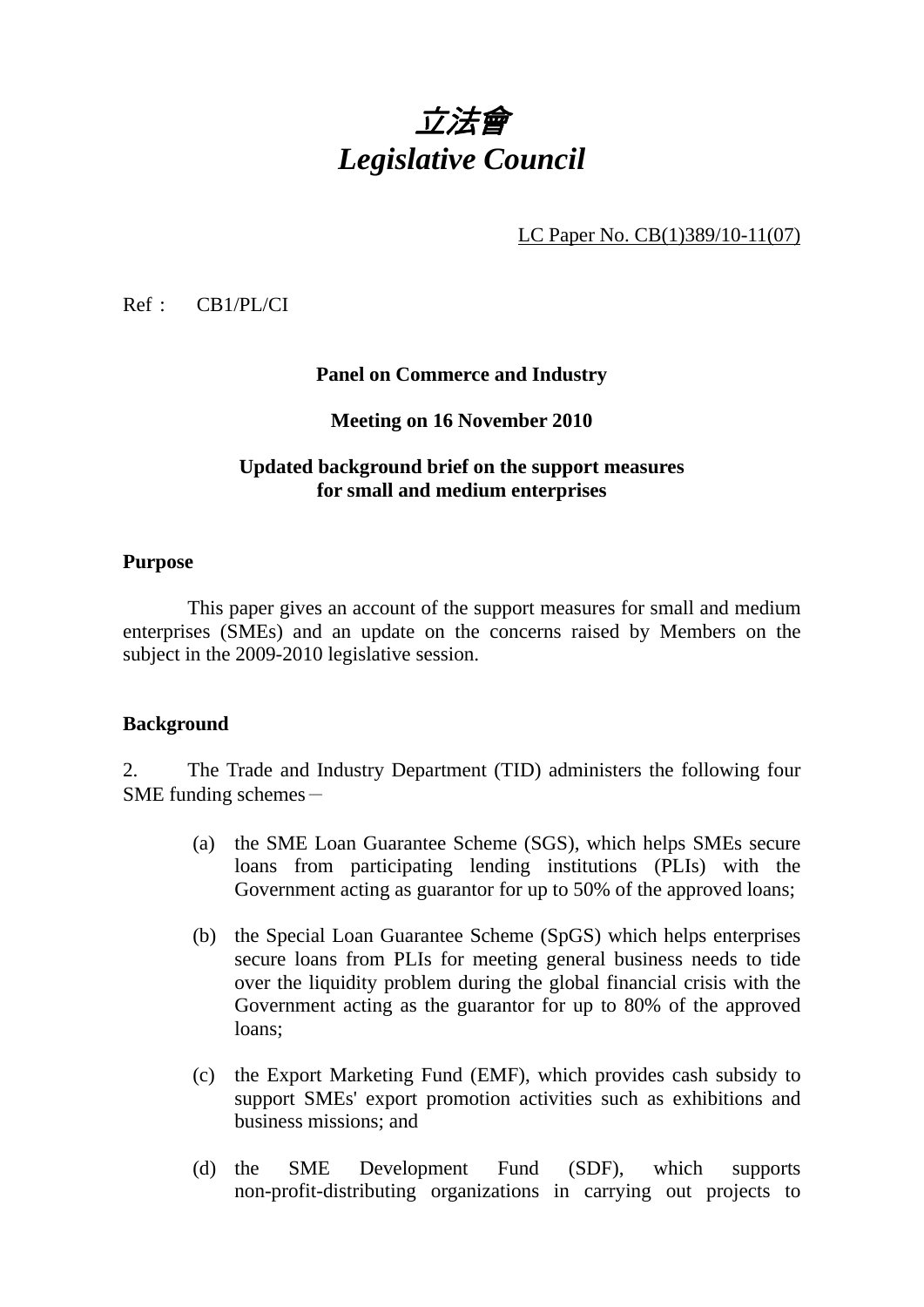## enhance the competitiveness of SMEs.

3. As at 22 October 2010, the cumulative amount of loan approved under the SGS amounted to \$9.2 billion. As for SpGS, the cumulative amount of loan approved since its implementation on 15 December 2008 was \$89.1 billion. As for EMF, the cumulative amount of grants approved was HK\$1.7 billion. Features of the various funding schemes are set out in the **Appendix**.

## **Previous discussions**

# Discussion at the Panel on Commerce and Industry

4. The global financial turmoil has brought about great challenges to many local SMEs who are facing liquidity problems, mainly due to poor business, suppliers' unwillingness to grant credit, and lengthening of major buyers' repayment period. As a result, the Panel on Commerce and Industry (the Panel) has called on the Government to enhance the SME funding schemes to provide greater support to them during the difficult time.

5. At the Panel meeting on 17 November 2009, the Administration briefed the Panel on the latest progress of the support measures for SMEs, in particular, the implementation of the enhancements to the SpGS. Panel members expressed concern that the SMEs were still undergoing a critical period of recovery and could face another credit crisis in the near future. To help the SMEs tide over the difficult period, members suggested that for those SMEs facing genuine financial difficulty, they should be allowed to suspend repayment of loans obtained under SpGS for a further six months following the six-month grace period during which borrowers might only repay the loan interests.

6. The Administration advised that it was obliged to ensure the prudent use of taxpayers' money under the loan schemes. As the SpGS had been operating smoothly, the Administration saw no need to make adjustments to the risk assessment criteria and related procedures at this juncture.

7. Some Panel members expressed concern that the SMEs would face financial problems upon expiry of the six-month extension period of the SpGS on 30 June 2010. Members called on the Administration to extend the SpGS for a full year so that the SMEs could have better planning for the year ahead. They also urged the Administration to step up assistance to the SMEs in opening up new markets, such as by helping the SMEs participate in international exhibitions and trade fairs in collaboration with the Hong Kong Trade Development Council (HKTDC).

8. The Administration assured members that it would keep a close watch on the situation and review the SpGS before the expiry of the extension period, and make suitable adjustments if necessary. The Administration would continue to help the SMEs expand their businesses by participating in export promotion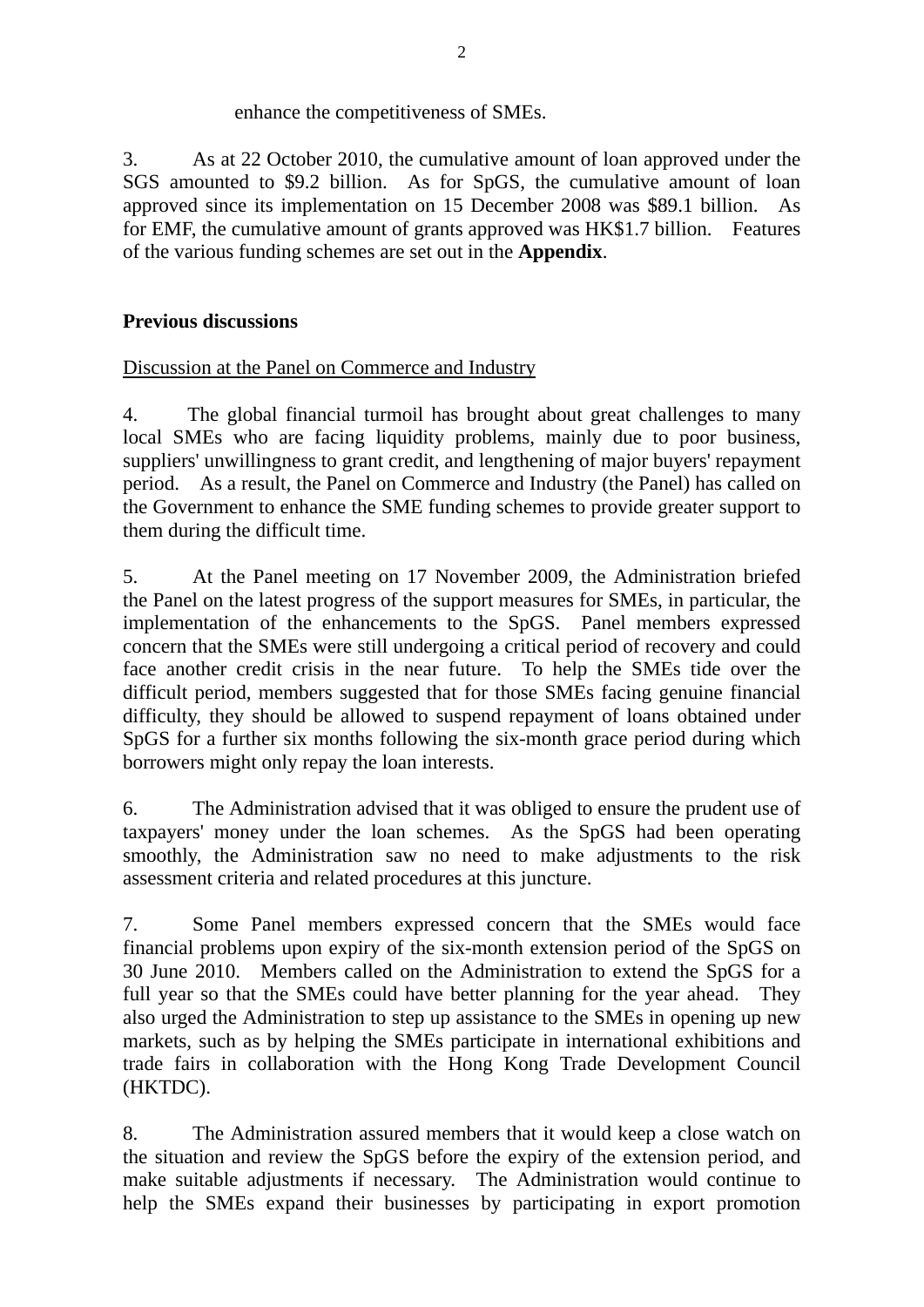activities through the SME Export Marketing Fund and the SME Development Fund. The Administration would also help the SMEs open up new markets in collaboration with the HKTDC.

9. The Government subsequently announced on 21 April 2010 its decision to extend the application period for the SpGS, for the last time, for six months until 31 December 2010.

# Council meetings

10. At the Legislative Council meeting on 9 June 2010, Dr Hon LAM Tai-fai raised a question on assistance for SMEs. The Hon Member expressed concern about the impact of the European crisis, foreign exchange pressure and the increase in uncertainties in external markets on SMEs. He urged the Administration to further extend the application period for the SpGS after its expiry at the end of 2010.

11. At the Council meeting on 25 June 2010, a motion on assisting the sustainable development of SMEs was carried. Members were concerned that Hong Kong SMEs operating in the local, Mainland or overseas markets were facing difficulties in maintaining their businesses. Members urged the Administration to formulate strategies and measures to comprehensively improve the business environment and assist SMEs.

12. At the Council meeting on 17 July 2010, a motion on comprehensively upgrading the quality of talents in Hong Kong to complement the upgrading and transformation of SMEs was carried. Members were of the view that talents had been an important element contributing to the vigorous development of SMEs in Hong Kong over the years. They urged the Administration to formulate a comprehensive and long-term policy on talents training in this regard.

## **Recent developments**

13. At the policy briefing for the Panel on 19 October 2010, members noted that the Administration planned to submit a funding proposal by mid 2011 to increase the financial commitment of the SME Export Marketing Fund and SME Development fund by \$1 billion. In view of the fact that the application period for the SpGS would expire on 31 December 2010, some members urged the Administration to further extend the SpGS, or strengthen the SGS by including more diversified features of the SpGS such as revolving credit facilities to help the SMEs.

14. In response, the Administration advised that the SpGS was introduced in 2008 as a time-limited initiative to tackle the credit crunch arising from the global financial crisis. The Government had repeatedly extended the application period for SpGS in response to demand. As the problem of credit crunch had largely been relieved, the Administration considered it an opportune time to let the credit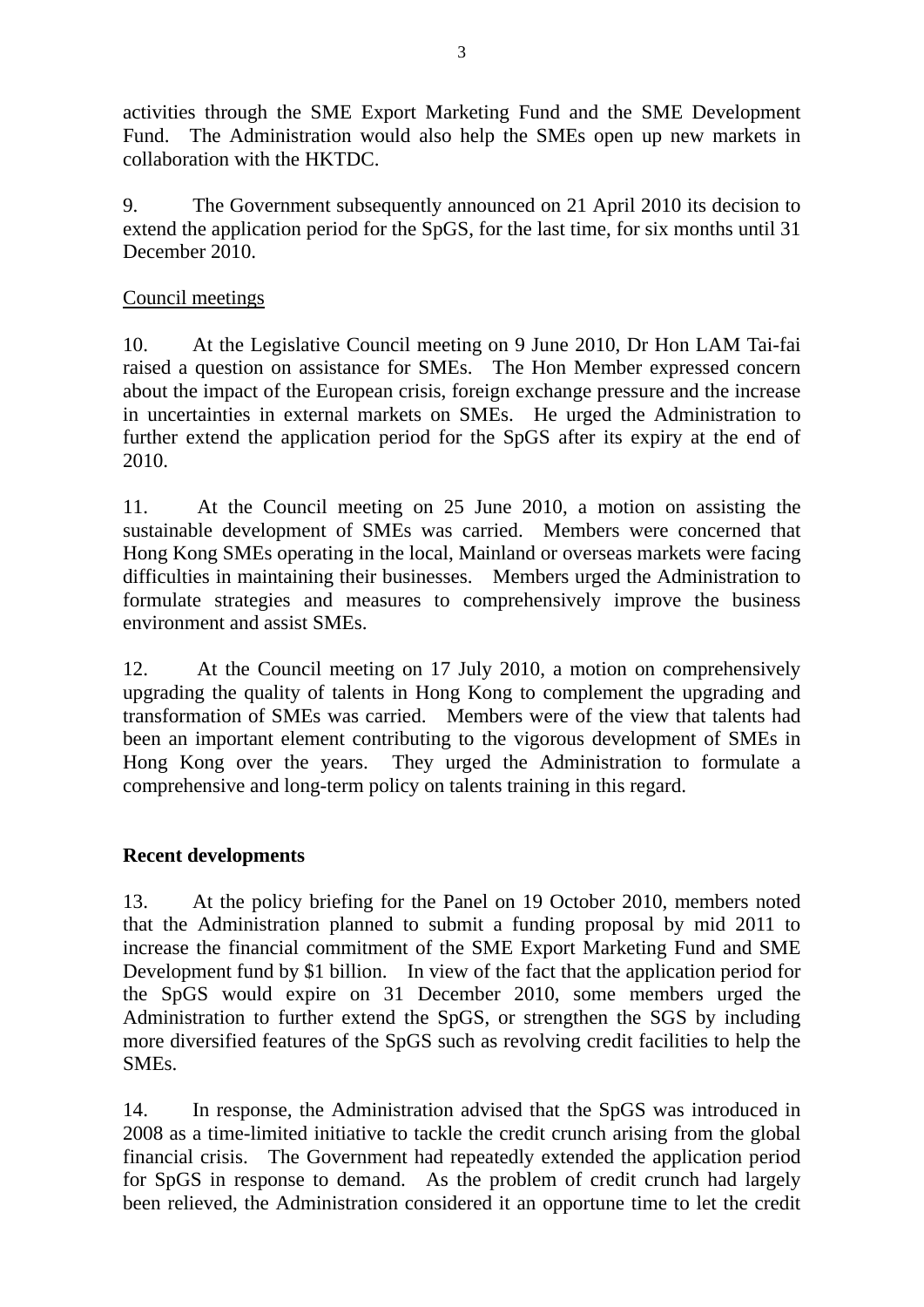market gradually resume its normal operation. The Administration cautioned that the risks involved with certain features of the SpGS, in particular the revolving credit facilities, should be carefully considered.

# **Latest position**

15. The Administration will update the Panel on 16 November 2010 on the progress of the support measures for SMEs.

# **Relevant papers**

Information papers provided by the Administration for the Commerce and Industry Panel meeting on 17 November 2009 http://www.legco.gov.hk/yr09-10/english/panels/ci/papers/ci1117cb1-341-3-e.pdf http://www.legco.gov.hk/yr09-10/english/panels/ci/papers/ci1117cb1-341-4-e.pdf

Updated background brief on the support measures for small and medium enterprises for the meeting on 17 November 2009 http://www.legco.gov.hk/yr09-10/english/panels/ci/papers/ci1117cb1-341-5-e.pdf

Minutes of the Commerce and Industry Panel meeting on 17 November 2009 http://www.legco.gov.hk/yr09-10/english/panels/ci/minutes/ci20091117.pdf

Information paper provided by the Administration on the Government's decision to extend the application period for the SpGS to the Commerce and Industry Panel on 21 April 2010

http://www.legco.gov.hk/yr09-10/english/panels/ci/papers/cicb1-1697-1-e.pdf

Council question raised by Dr Hon LAM Tai-fai on 9 June 2010 on assistance for small and medium enterprises

http://www.legco.gov.hk/yr09-10/english/counmtg/hansard/cm0609-translate-e.pdf

Motion moved by Dr Hon LAM Tai-fai on 25 June 2010 on assisting the sustainable development of small and medium enterprises http://www.legco.gov.hk/yr09-10/english/counmtg/hansard/cm0625-translate-e.pdf

Motion moved by Hon Miriam LAU Kin-yee on 17 July 2010 on comprehensively upgrading the quality of talents in Hong Kong to complement the upgrading and transformation of small and medium enterprises

http://www.legco.gov.hk/yr09-10/english/counmtg/hansard/cm0716-translate-e.pdf

Information paper provided by the Administration for the policy briefing for the Commerce and Industry Panel on 19 October 2010 http://www.legco.gov.hk/yr10-11/english/panels/ci/papers/ci1019cb1-17-3-e.pdf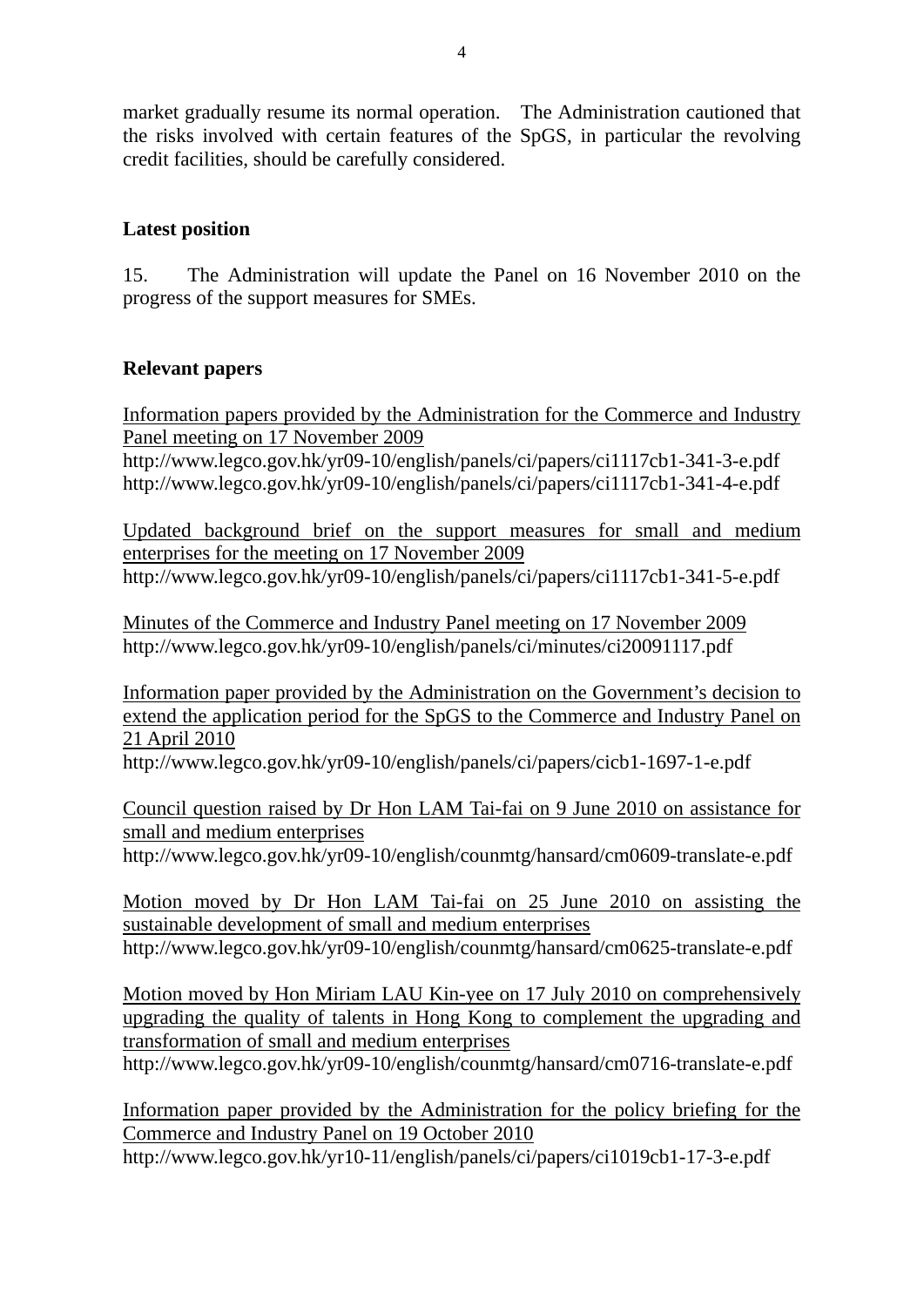Council Business Division 1 Legislative Council Secretariat 11 November 2010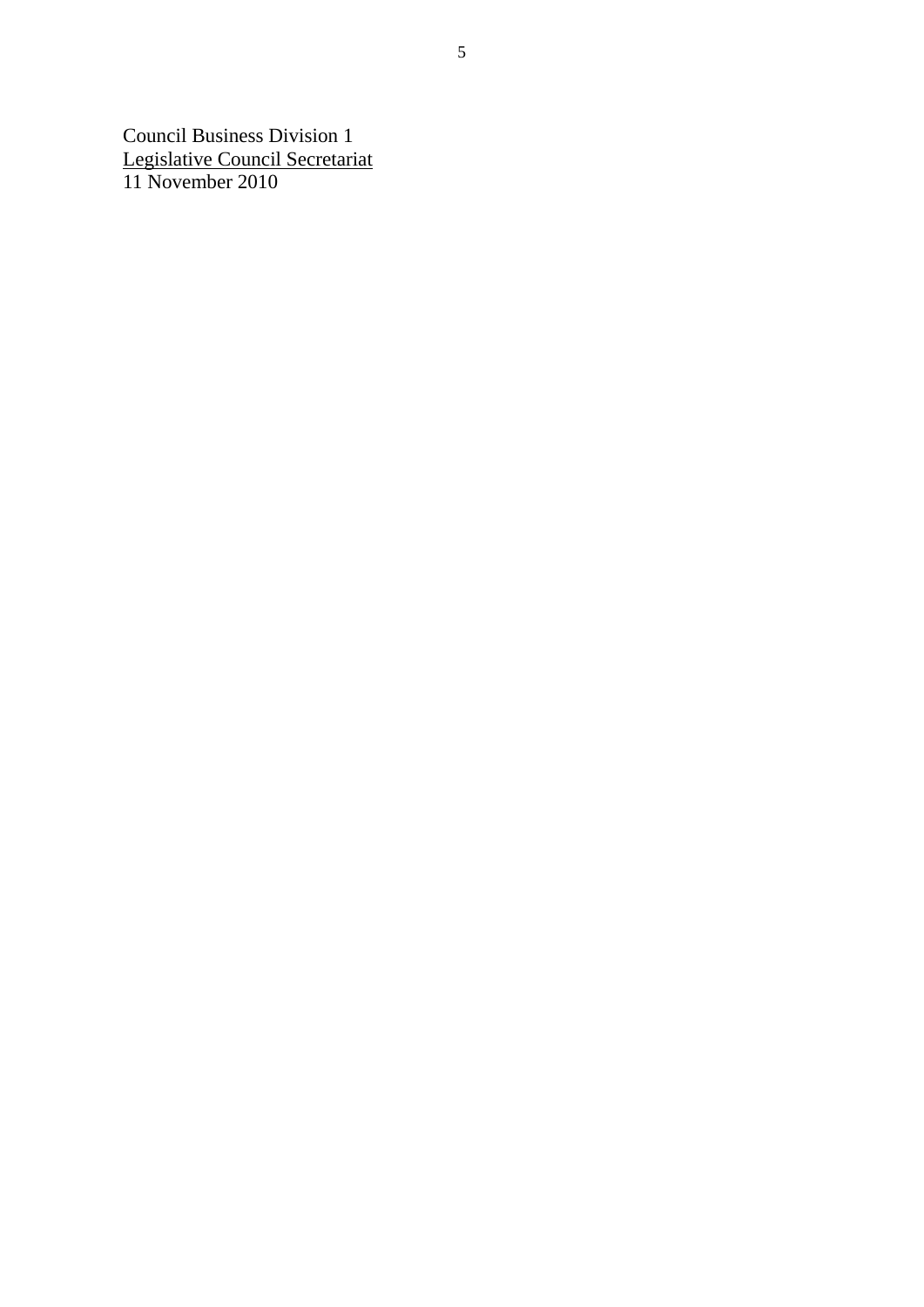## **Appendix**

# **Features of the Special Loan Guarantee Scheme (SpGS)**

- (a) The SpGS commenced operation on 15 December 2008.
- (b) The Government has pledged to provide loan guarantee of up to \$100 billion in support of enterprises in obtaining credit facilities from commercial banks.
- (c) SpGS is open to all enterprises (except listed companies) with substantive business in Hong Kong and registered in Hong Kong under the Business Registration Ordinance.
- (d) The loans should be used for meeting the needs of general business use of the applicants.
- (e) The original guarantee ratio is 70% of the approved loan, subject to a maximum loan amount of \$6 million for each enterprise. Within this limit, an enterprise may obtain a revolving credit line of up to \$3 million. With effect from 15 June 2009, the guarantee ratio has been increased to 80% for new loans approved under the scheme, and the maximum loan amount for each enterprise is increased to \$12 million. Within this limit, an enterprise may obtain a revolving credit line of up to \$6 million.
- (f) The original maximum guarantee period for each loan is 36 months or up to 30 June 2012, whichever is earlier. With effect from 15 June 2009, the maximum guarantee period for each loan has been extended to 60 months or up to 31 December 2014, whichever is earlier.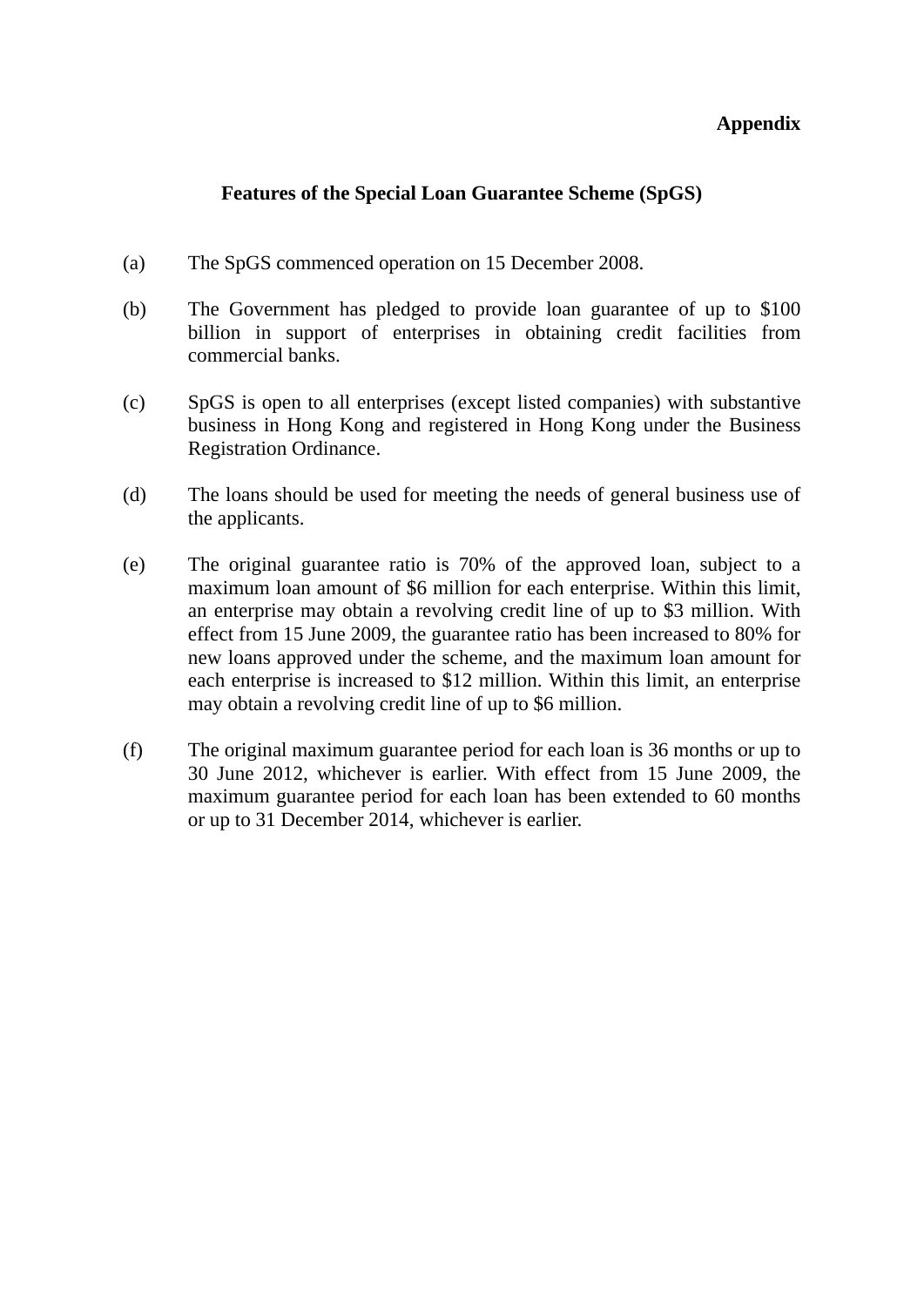#### **Features of the SME Loan Guarantee Scheme (SGS)**

- (a) The SGS aims to help SMEs secure loans from participating lending institutions for acquiring business installations and equipment; and meeting working capital needs of general business uses.
- (b) The overall objective is to assist SMEs to enhance productivity and competitiveness.
- (c) The SGS covers the following two types of loans: Business Installations and Equipment Loans; and Working Capital Loans.
- (d) The amount of guarantee for an SME is 50% of the approved loan, subject to a maximum amount of \$6 million. The guarantee can be used to secure loans for either business installations and equipment or working capital , or a combination of both. The guarantee period is up to a maximum of five years, counting from the first drawdown date of the loan.
- (e) If an SME has fully repaid the business installations and equipment loan(s) or working capital loan(s) backed up by the guarantee under the Scheme, the SME is eligible for the respective guarantee amount one more time, subject to a maximum amount of \$6 million.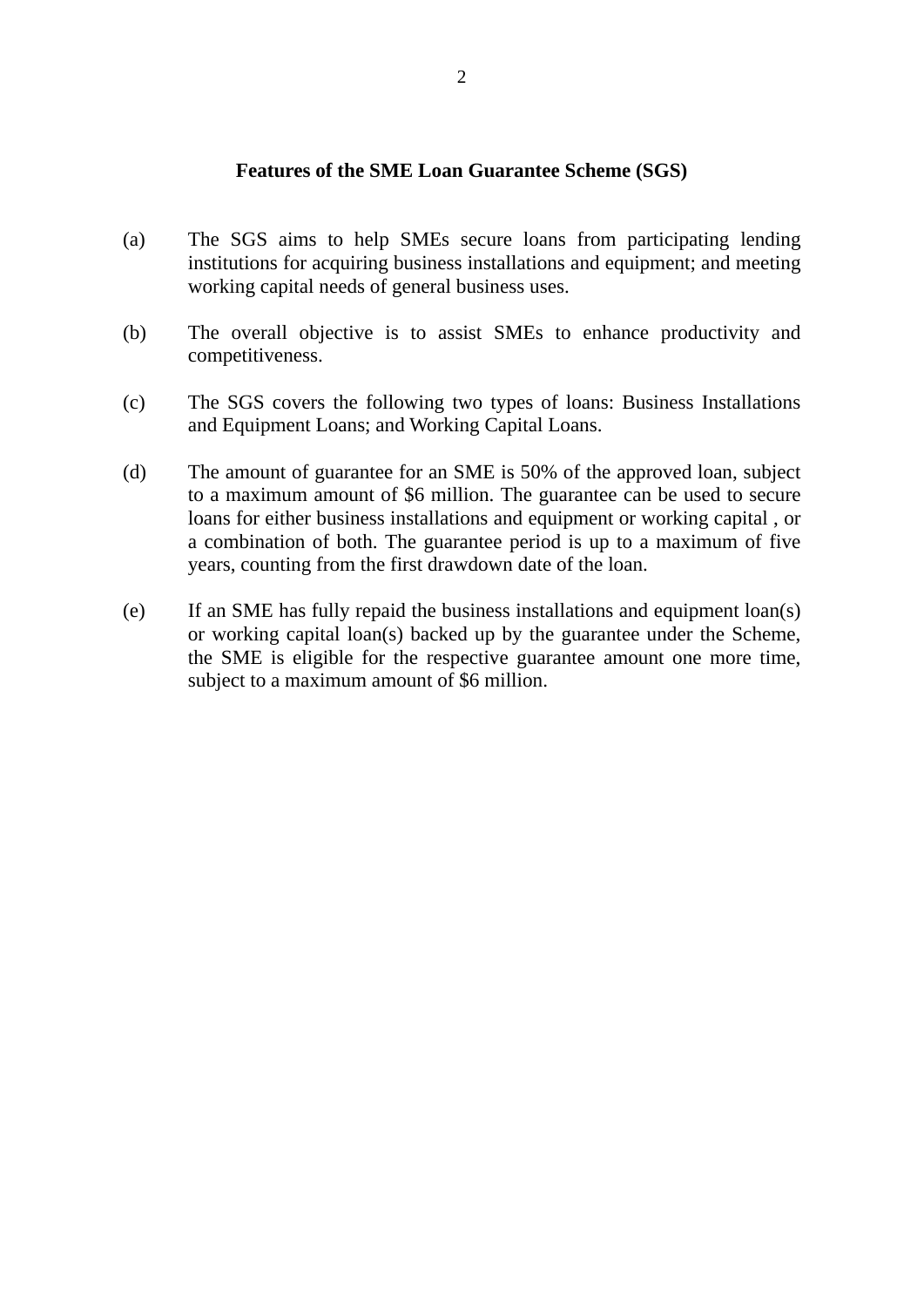#### **Features of the SME Development Fund (SDF)**

- (a) The SDF aims at providing financial support to projects carried out by non-profit-distributing organizations operating as support organizations, trade and industrial organizations, professional bodies or research institutes to enhance the competitiveness of Hong Kong's SMEs in general or SMEs in specific sectors. Applicants shall either be a statutory organization, or a registered organization under the laws of Hong Kong Special Administrative Region.
- (b) SDF is administered by the Trade and Industry Department upon the advice of a vetting committee.
- (c) Non-profit-distributing organizations operating as support organizations, trade and industrial organizations, professional bodies or research institutes are eligible to apply. Applicants shall either be a statutory organization, or an organization registered under the laws of the Hong Kong Special Administrative Region.
- (d) Proposed projects should be conducive to the competitiveness of Hong Kong's SMEs in general or in specific sectors. The SDF Secretariat may from time to time invite project applications on specific themes.
- (e) Projects to be supported may include research studies, award schemes, codes of best practice, conferences, seminars, databases, exhibitions, service centres, support facilities and technology demonstration projects.
- (f) SDF will normally fund projects that will be completed in 2 years. Projects which are intended to be operated on a long-term basis have to demonstrate their financial viability subsequent to the cessation of funding support from SDF.
- (g) The maximum amount of funding support for any approved project will be HK\$2 million, or 90% of the total project expenditure (whichever is lower). The applicant organization will have to contribute the remaining amount, which may be in cash, in kind or in the form of third-party sponsorship.